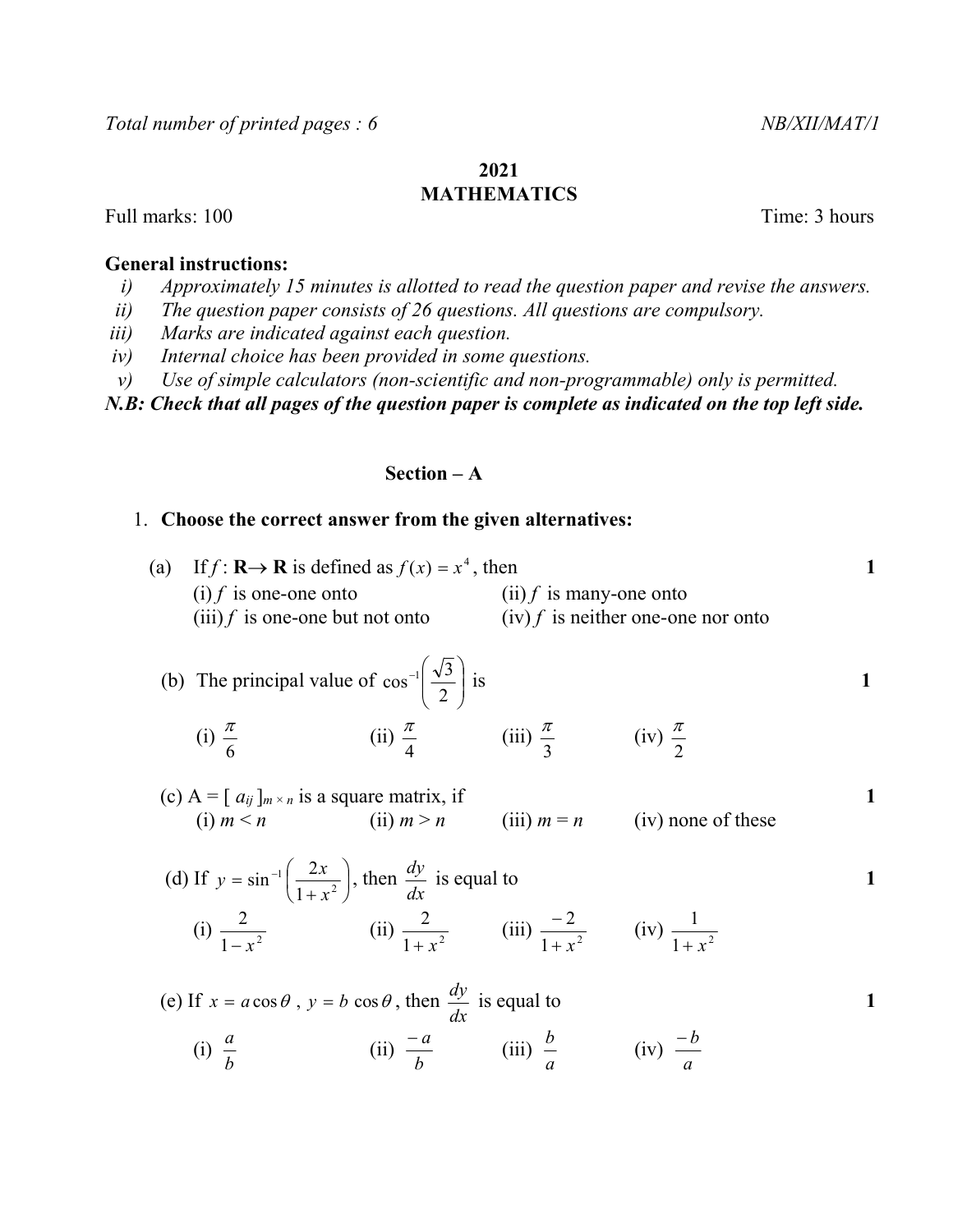$$
\text{(f)} \int \frac{xdx}{(x-1)(x-2)} \text{ is equal to}
$$
\n
$$
\text{(i)} \log \left| \frac{(x-1)^2}{x-2} \right| + C
$$
\n
$$
\text{(ii)} \log \left| \left( \frac{x-1}{x-2} \right)^2 \right| + C
$$
\n
$$
\text{(iii)} \log \left| \left( \frac{x-1}{x-2} \right)^2 \right| + C
$$
\n
$$
\text{(iv)} \log \left| (x-1)(x-2) \right| + C
$$

- (g)  $\int \frac{dx}{x^2 + 2x + 2}$  $\frac{dx}{dx}$  is equal to 1 (i)  $x \tan^{-1}(x+1) + C$ (ii)  $\tan^{-1}(x+1) + C$ (iii)  $(x+1)$ tan<sup>-1</sup> x + C 1) tan<sup>-1</sup> x + C (iv) tan<sup>-1</sup> x + C
	- (h) If  $\vec{a}$  is a nonzero vector of magnitude a and  $\lambda$  a nonzero scalar, then  $\lambda \vec{a}$  is unit vector if 1
		- (i)  $\lambda = 1$  (ii)  $\lambda = -1$  (iii)  $a = |\lambda|$ λ  $a = \frac{1}{16}$

(i) Let the vectors a and b be such that  $|a| = 3$  and 3  $|\vec{b}| = \frac{\sqrt{2}}{2}$ , then  $\vec{a} \times \vec{b}$  is a unit vector, if the angle between  $\vec{a}$  and  $\vec{b}$  is 1 ector of magnitude *a* and  $\lambda$  a nonzero scalar, then  $\lambda \vec{a}$  is unit<br>  $\lambda = -1$  (iii)  $a = |\lambda|$  (iv)  $a = \frac{1}{|\lambda|}$ <br>
and  $\vec{b}$  be such that  $|\vec{a}| = 3$  and  $|\vec{b}| = \frac{\sqrt{2}}{3}$ , then  $\vec{a} \times \vec{b}$  is a unit<br>
between  $\vec{a}$ 

- (i) 6 π (ii) 4 π (iii) 3  $\frac{\pi}{2}$  (iv) 2 π
- (i) The direction cosines of  $x$  axis are 1 (i) 0, 0, 1 (ii) 0, 1, 0 (iii) 1, 0, 0 (iv) 0, 0, 0

### Section – B

- 2. Find  $g \circ f$  and  $f \circ g$  if  $f(x) = 8x^3$  and  $g(x) = x^3$  $g(x) = x^3$  2
- 3. Find the value of  $\tan^{-1}(1) + \cos^{-1}\left(\frac{-1}{2}\right) + \sin^{-1}\left(\frac{-1}{2}\right)$ J  $\left(\frac{-1}{2}\right)$ L  $\left| + \sin^{-1} \right| =$ J  $\left(\frac{-1}{2}\right)$ L  $e^{-1}(1) + \cos^{-1}\left(\frac{-1}{2}\right) + \sin^{-1}\left(\frac{1}{2}\right)$ 2  $\sin^{-1}\left(\frac{-1}{2}\right)$ 2  $\tan^{-1}(1) + \cos^{-1}\left(\frac{-1}{2}\right) + \sin^{-1}\left(\frac{-1}{2}\right)$  2

1

- 4. Construct a 2 × 2 matrix,  $A = [a_{ij}]_{m \times n}$ , whose elements are given by,  $a_{ii} = \frac{(i+j)^2}{2}$  2 2  $a_{ij} = \frac{(i+j)^2}{2}$  2
- 5. Find dx  $\frac{dy}{dx}$  if  $x^2 + xy + y^2 = 100$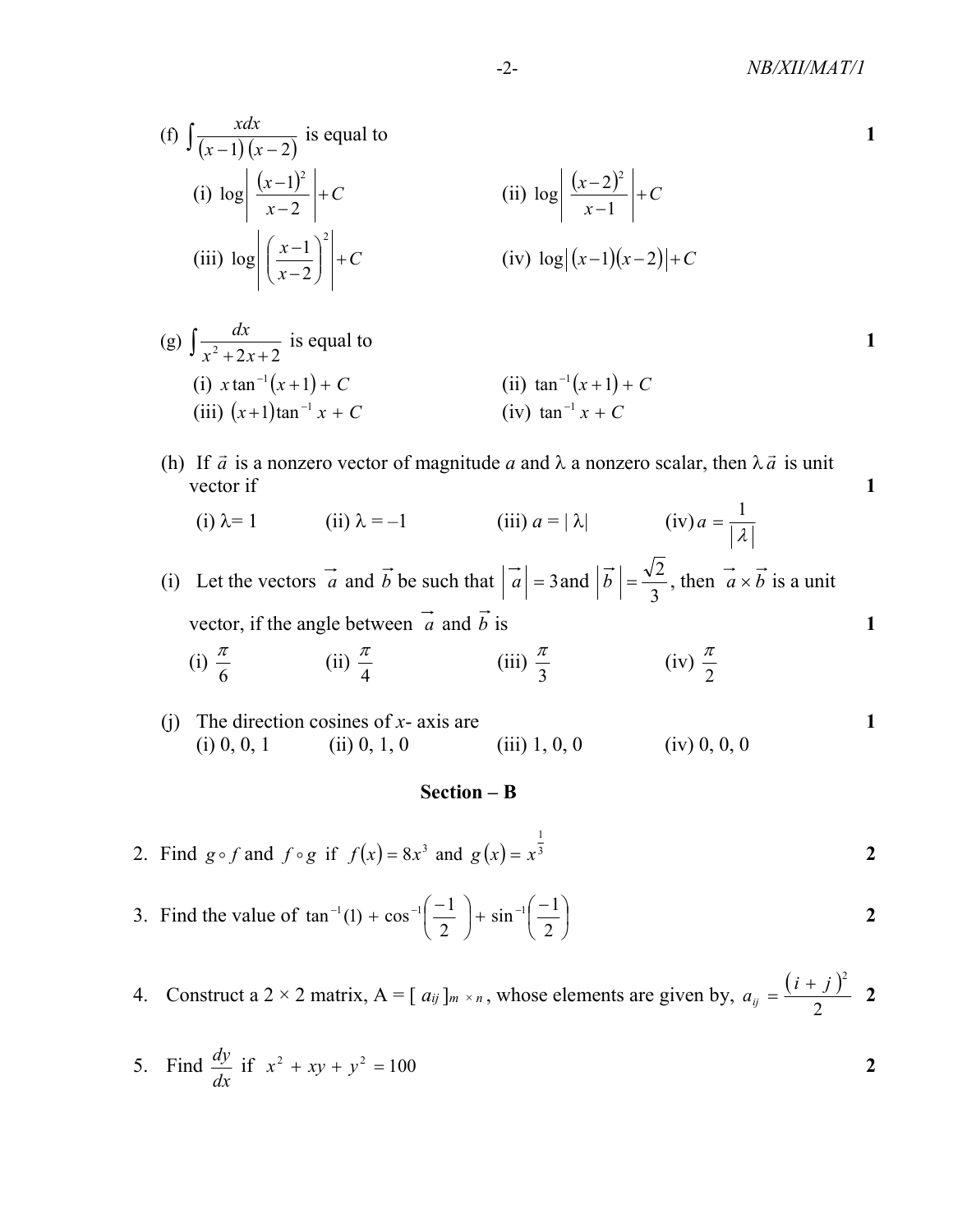6. The radius of a circle is increasing uniformly at the rate of 3 cm/s. Find the rate at which the area of the circle is increasing when the radius is 10 cm.

7. Evaluate 
$$
\int \frac{e^{\tan^{-1}x}}{1+x^2} dx
$$
 2

8. Find the general solution of  $\frac{dy}{dx} = (1 + x^2)(1 + y^2)$ dx  $\frac{dy}{dx} = (1 + x^2)(1 + y^2)$  2

9. If  $\vec{a} = 2\hat{i} + 2\hat{j} + 3\hat{k}$ ,  $\vec{b} = -\hat{i} + 2\hat{j} + \hat{k}$  and  $\vec{c} = 3\hat{i} + \hat{j}$  are such that  $\vec{a} + \lambda \vec{b}$  is perpendicular to  $\vec{c}$ , then find the value of  $\lambda$  2

10. If  $\vec{a}$ ,  $\vec{b}$ ,  $\vec{c}$  are three vectors such that  $|\vec{a}| = 5$ ,  $|\vec{b}| = 12$ ,  $|\vec{c}| = 13$  and  $\vec{a} + \vec{b} + \vec{c} = \vec{0}$ , find the value of  $\vec{a} \cdot \vec{b} + \vec{b} \cdot \vec{c} + \vec{c} \cdot \vec{a}$  2

11. If A and B are two events such that  $P(A) =$ 4  $\frac{1}{4}$ , P(B) = 2  $\frac{1}{2}$  and P(A  $\cap$  B) = 8  $\frac{1}{2}$ , find 2 P(not A and not B)

### Section – C

12. **a.** Consider  $f: \mathbb{R} \to \mathbb{R}$  given by  $f(x) = 4x + 3$ . Show that f is invertible & find its inverse

**20.**  
**b.** Write the domain and range of the following inverse trigonometric functions:  
(i) 
$$
\sin^{-1} x
$$
 (ii)  $\cos^{-1} x$  (iii)  $\tan^{-1} x$  (iv)  $\cot^{-1} x$ 

13. For the matrix 
$$
A = \begin{bmatrix} 2 & -1 \\ 3 & 2 \end{bmatrix}
$$
, show that  $A^2 - 4A + 7I = O$ . Hence, find  $A^{-1}$  4

14. **a.** If 
$$
y = (\tan^{-1} x)^2
$$
, show that  $(x^2 + 1)^2 y_2 + 2x (x^2 + 1) y_1 = 2$   
\n**Or**  
\n**b.** If  $x = \sqrt{a^{\sin^{-1} t}}$ ,  $y = \sqrt{a^{\cos^{-1} t}}$ , show that  $\frac{dy}{dx} = -\frac{y}{x}$ 

15. **a.** Find the points on the curve  $x^2 + y^2 - 2x - 3 = 0$  at which the tangents are parallel to the x-axis.

**2.1 1.2** Prove that the curves 
$$
x = y^2
$$
 and  $xy = k$  cut at right angles if  $8k^2 = 1$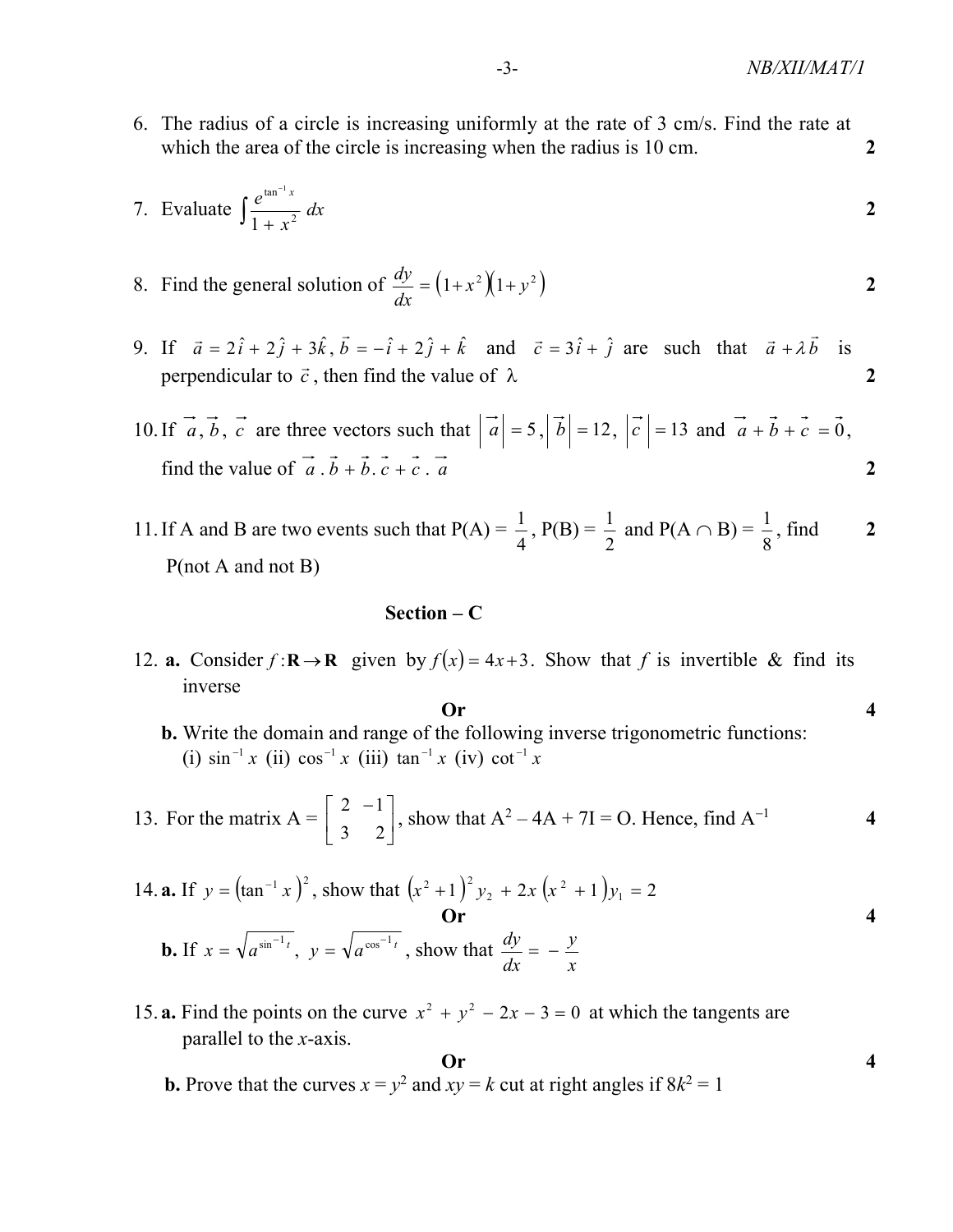16. **a.** Evaluate: 
$$
\int \frac{2x}{(x^2 + 1)(x^2 + 3)} dx
$$
 **Or**  
**b.** Evaluate: 
$$
\int \sin^{-1} \left(\frac{2x}{1 + x^2}\right) dx
$$
  
17. Evaluate: 
$$
\int_0^{\frac{\pi}{2}} \frac{\sin x}{\sin x + \cos x} dx
$$

- 18. Show that the differential equation:  $(x^2 + xy)dy = (x^2 + y^2)dx$  is homogeneous and solve it. 4
	- 19. Find the equation of the plane through the intersection of the planes  $3x - y + 2z - 4 = 0$  and  $x + y + z - 2 = 0$  and the point  $(2, 2, 1)$
	- 20. Of the students in a college, it is known that 60% reside in hostel and 40% are day scholars (not residing in hostel). Previous year results report that 30% of all students who reside in hostel attain A grade and 20% of day scholars attain A grade in their annual examination. At the end of the year, one student is chosen at random from the college and he has an A grade. What is the probability that the student is a hosteller? 4
	- 21.a. A random variable X has the following probability distribution:

|                                                                                     |  |  |  | 2k |  |  | $2l^2$ |  |  |
|-------------------------------------------------------------------------------------|--|--|--|----|--|--|--------|--|--|
| (iii) $P(X > 6)$ , (iv) $P(0 < X < 3)$<br>(ii) $P(X < 3)$ ,<br>Determine: (i) $k$ , |  |  |  |    |  |  |        |  |  |
| Or                                                                                  |  |  |  |    |  |  |        |  |  |

**b.** The random variable X has a probability distribution  $P(X)$  of the following form, where  $k$  is some number.

$$
P(X) = \begin{cases} k, & \text{if } x = 0 \\ 2k, & \text{if } x = 1 \\ 3k, & \text{if } x = 2 \\ 0, & \text{otherwise} \end{cases}
$$

(i) Determine the value of k. (ii) Find  $P(X < 2)$ ,  $P(X \le 2)$ ,  $P(X \ge 2)$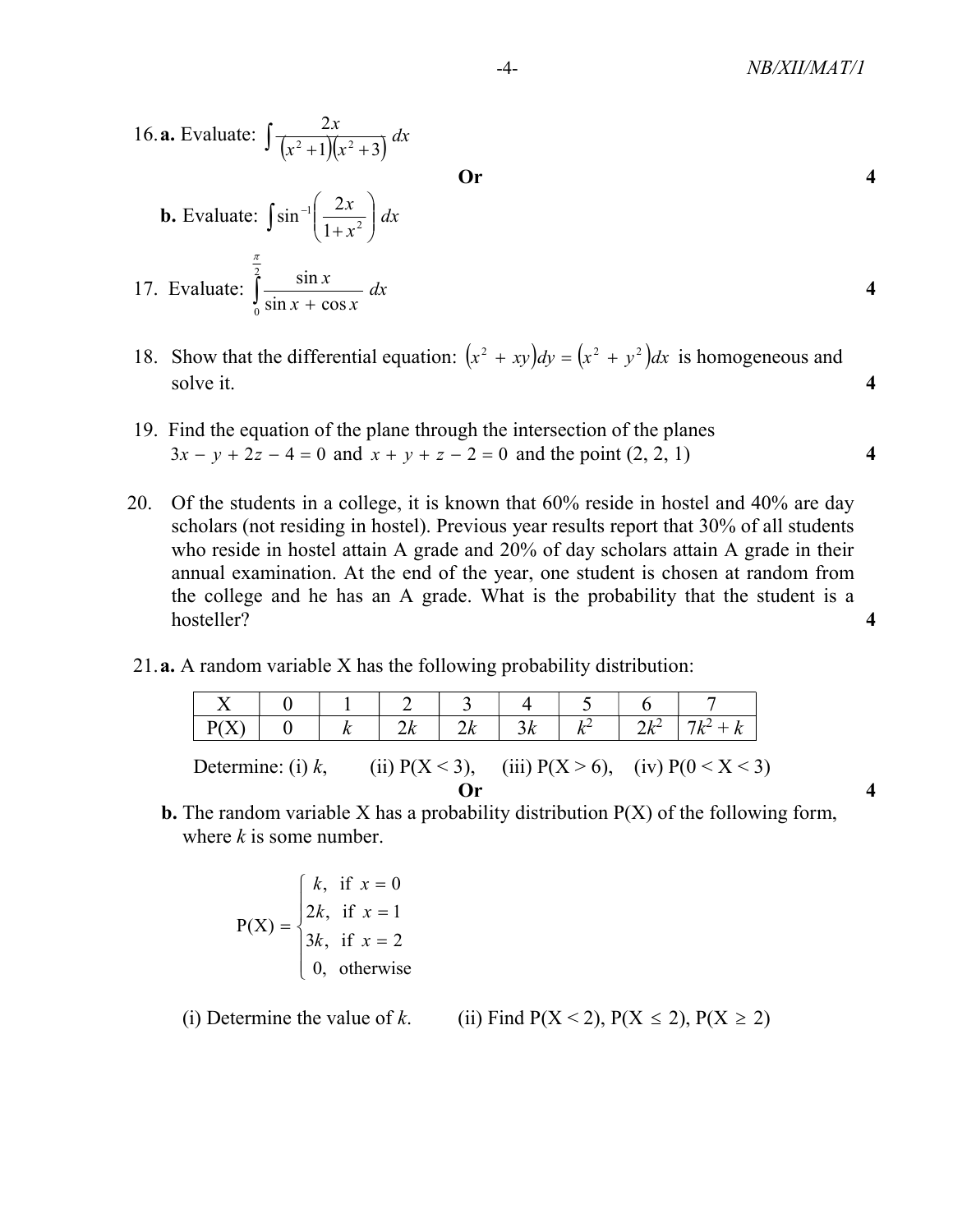#### Section – D

- 22. Solve the following system of linear equations using matrix method:
	- **a.**  $x y + z = 4$  $x + y + z = 2$  $2x + y - 3z = 0$

### $\overline{\text{Or}}$  6

- **b.**  $2x + 3y + 3z = 5$  $3x - y - 2z = 3$  $x - 2y + z = -4$
- 23. a. Prove that the volume of the largest cone that can be inscribed in a sphere of radius R is 27  $\frac{8}{2}$  of the volume of the sphere.
- $\overline{\text{Or}}$  6 b. Show that the semi-vertical angle of the cone of the maximum volume and of given slant height is  $\tan^{-1}\sqrt{2}$

24. **a.** Find the area of the region bounded by the parabola  $y = x^2$  and  $y = |x|$  $\overline{\text{Or}}$  6

**b.** Find the area of the smaller part of the circle  $x^2 + y^2 = a^2$  cut off by the line

$$
x = \frac{a}{\sqrt{2}}
$$

25. a. Find the shortest distance between the lines 1 1 6 1 7  $\frac{1}{z} = \frac{y+1}{z} = \frac{z+1}{z+1}$  $\overline{a}$  $\frac{x+1}{z} = \frac{y+1}{z} = \frac{z+1}{z}$  and

$$
\frac{x-3}{1} = \frac{y-5}{-2} = \frac{z-7}{1}
$$

- $\overline{\text{Or}}$  6
	- b. Find the equation of the plane through the line of intersection of the planes  $x + y + z = 1$  and  $2x + 3y + 4z = 5$  which is perpendicular to the plane  $x - y + z = 0$
	- 26. a. A factory manufactures two types of screws, A and B. Each type of screw requires the use of two machines, an automatic and a hand operated. It takes 4 minutes on the automatic and 6 minutes on hand operated machines to manufacture a package of screws A, while it takes 6 minutes on automatic and 3 minutes on the hand operated machines to manufacture a package of screws B. Each machine is available for at the most 4 hours on any day. The manufacturer can sell a package of screws A at a profit of  $\overline{5}7$  and screws B at a profit of  $\overline{5}10$ . Assuming that he can sell all the screws he manufactures, how many packages